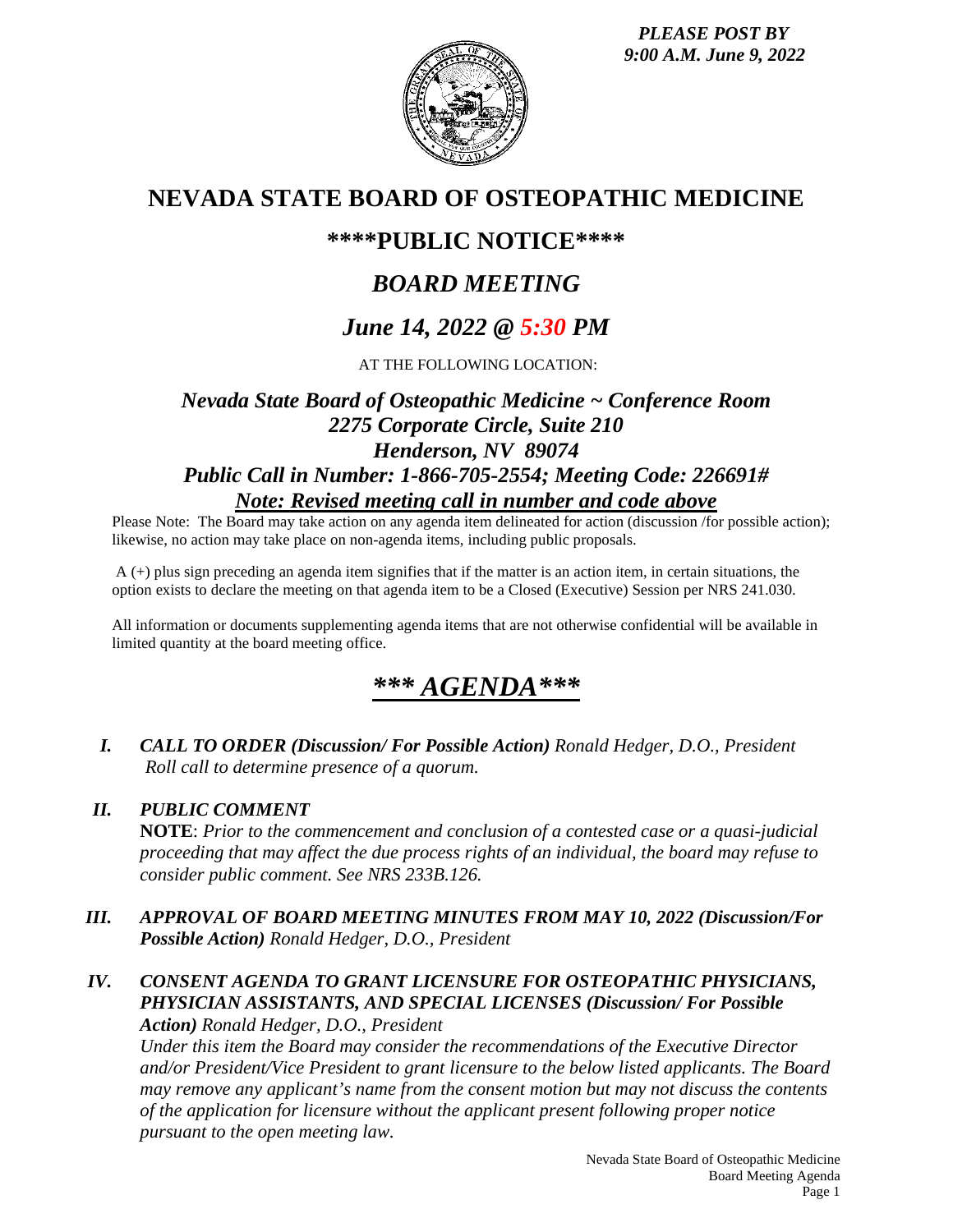### *Osteopathic Physician Name Specialty*

*Margarita Akopian, D.O. Psychiatry Trenton Argyle, D.O. Family Medicine Erik Bjorndal, D.O. Psychiatry Chrissy Capati, D.O. Family Medicine Alex Chao, D.O. Endocrinology Julia Christopher, D.O. Critical Care – Pulmonary Lauren Delgado Hardegree, D.O. Radiology Raminder Dhillon-Acosta, D.O. Radiology, Diagnostic Hui Feng, D.O. Internal Medicine Brett Florie, D.O. Anesthesiology Wendy Hagen, D.O. Family Medicine Lana Jesic, D.O. General Surgery Kimbely Lau, D.O. Psychiatry Paul Lewis, II, D.O. General Surgery Morgan Light, D.O. OB/GYN Melanie Markarian, D.O. Pathology – Anatomic/Clinical Aishah Najam, D.O. Pediatrics Nunzio Pagano, II, D.O. Internal Medicine Allison Patten, D.O. Critical Care – Pediatrics Nina Parikh, D.O. Psychiatry William Quach, D.O. Pediatrics Tritia Schostak, D.O. Internal Medicine Tanya Sibrava, D.O. Internal Medicine Jacob Sprano, D.O. Family Medicine Lisa Tomsak, D.O. Addiction Medicine Jesse Tran, D.O. Emergency Medicine Jessica Wang, D.O. Pediatrics Kimberly Wisecup, D.O. Pediatrics* 

*Manushak Avanesyan, PA-C Jawad Jilani, D.O. Anna Karenina Cammilleri, PA-C Govind Koka, D.O. Aaron McCook, PA-C Richard Winkelmann, D.O.* 

## *Effective 07/01/2022*

*Osteopathic Physician Name Specialty Caleb Anderson, D.O. Emergency Medicine David Asfour, D.O. Internal Medicine Annie Au, D.O. Emergency Medicine Jeffrey Burton, D.O. Internal Medicine Kenneth Chang, D.O. Emergency Medicine Mohamad Dabbagh, D.O. Psychiatry Yalda Eslami, D.O. Critical Care – Pulmonary Nathan Giles, D.O. Pediatrics Brant Hafen, D.O. Internal Medicine Morgan Jensen, D.O. Emergency Medicine Patrick Keefe, D.O. Family Medicine Mihaela Missel, D.O. Internal Medicine Adam Purviance, D.O. Family Medicine Michael Rushton, Jr., D.O. Emergency Medicine*

*Megan Strickland, D.O. Emergency Medicine – Pediatrics* 

### *Physician Assistant Supervising Physician*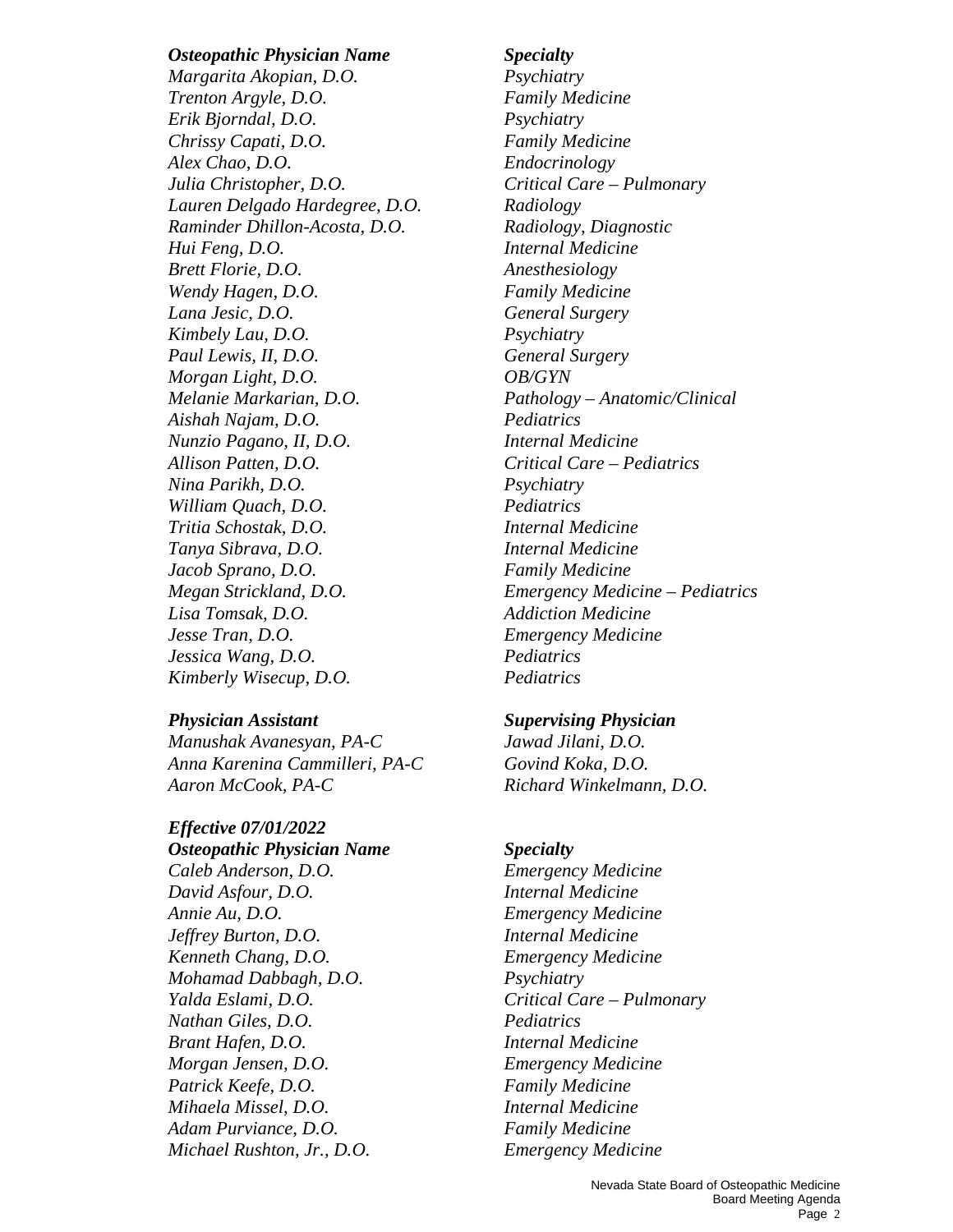*Thomas Sellers, D.O. Family Medicine Ewelina Skomorochow, D.O. Endocrinology Jarom Spencer, D.O. Family Medicine Ankeet Vakharia, D.O. Internal Medicine* 

*Effective 07/01/2022 Special Licenses NRS.633.411: Anjali Agrwal, D.O. UNLV - Pediatrics Rachel Baldwin, D.O. Mountain View - OBGYN Annette Eom, D.O. UNLV – Internal Medicine Samuel Grover, D.O. UNLV – Psychiatry Hamza Hansoti, D.O. Southern Hills - Neurology Michael Hower, D.O. UNLV – Psychiatry India Kohli, D.O. Southern Hills – Neurology Lu-Yi Kang, D.O. UNLV – Internal Medicine Adam Khattak, D.O. UNLV – Internal Medicine Kendra Madaras-Kelly, D.O. UNLV – Emergency Medicine Chris Martin Manuel, D.O. UNLV – Internal Medicine Cassandra McDiarmid, D.O. Mountain View – OBGYN Valerie Mendez, D.O. Mountain View - OBGYN Lior Mitnik, D.O. UNLV – Pediatrics Benjamin Moyer, D.O. Valley – Orthopedic Surgery Sarin Pakhdikian, D.O. UNLV – Psychiatry Arianna Palermini, D.O. UNLV – Psychiatry Alexander Pavini, D.O. UNLV – Pediatrics Josue Portillo, D.O. UNLV – Critical Care Chelsea Prollamante, D.O. UNLV – Pediatrics Nazia Rahman, D.O. UNLV – Psychiatry Kyle Ramsay, D.O. UNLV – Psychiatry Jie Ren, D.O. UNLV – Internal Medicine Skylar Riggs, D.O. UNLV – Emergency Medicine Michael Samuels, D.O. UNLV – Pediatrics Vijay Singh, D.O. UNLV – Psychiatry Aaron Trent, D.O. UNLV – Psychiatry Scott Turnball, D.O. UNLV – Internal Medicine Tahne Vongsavath, D.O. UNLV – Internal Medicine Cbristopher Weatherly, D.O. UNLV – Family Medicine*

*Michael Biggs, D.O. Mountain View – Anesthesiology Thomas Boeding, D.O. Mountain View – Diagnostic Radiology John Botts, D.O. Mountain View – Diagnostic Radiology Garrett Clement, D.O. Mountain View – General Surgery Nathan Ebiya, D.O. Mountain View - Anesthesiology Monika Hedni, D.O. Mountain View - Anesthesiology Velinda Liao, D.O. Mountain View – Anesthesiology Bahar Rohani, D.O. Mountain View – Anesthesiology Zachary Stanek, D.O. Mountain View – General Surgery Alexis Taylan, D.O. Mountain View – Anesthesiology* 

### *V. CONSIDERATION OF AND ACTION REGARDING ANNUAL BUDGET AND RESERVE POLICY, (Discussion/For Possible Action) Ronald Hedger, D.O., President*

### *VI. CONSIDERATION/ACTION REGARDING PAY RECOMMENDATIONS FOR BOARD STAFF, INCLUDING ADJUSTMENTS TO THE PUBLIC EMPLOYEES*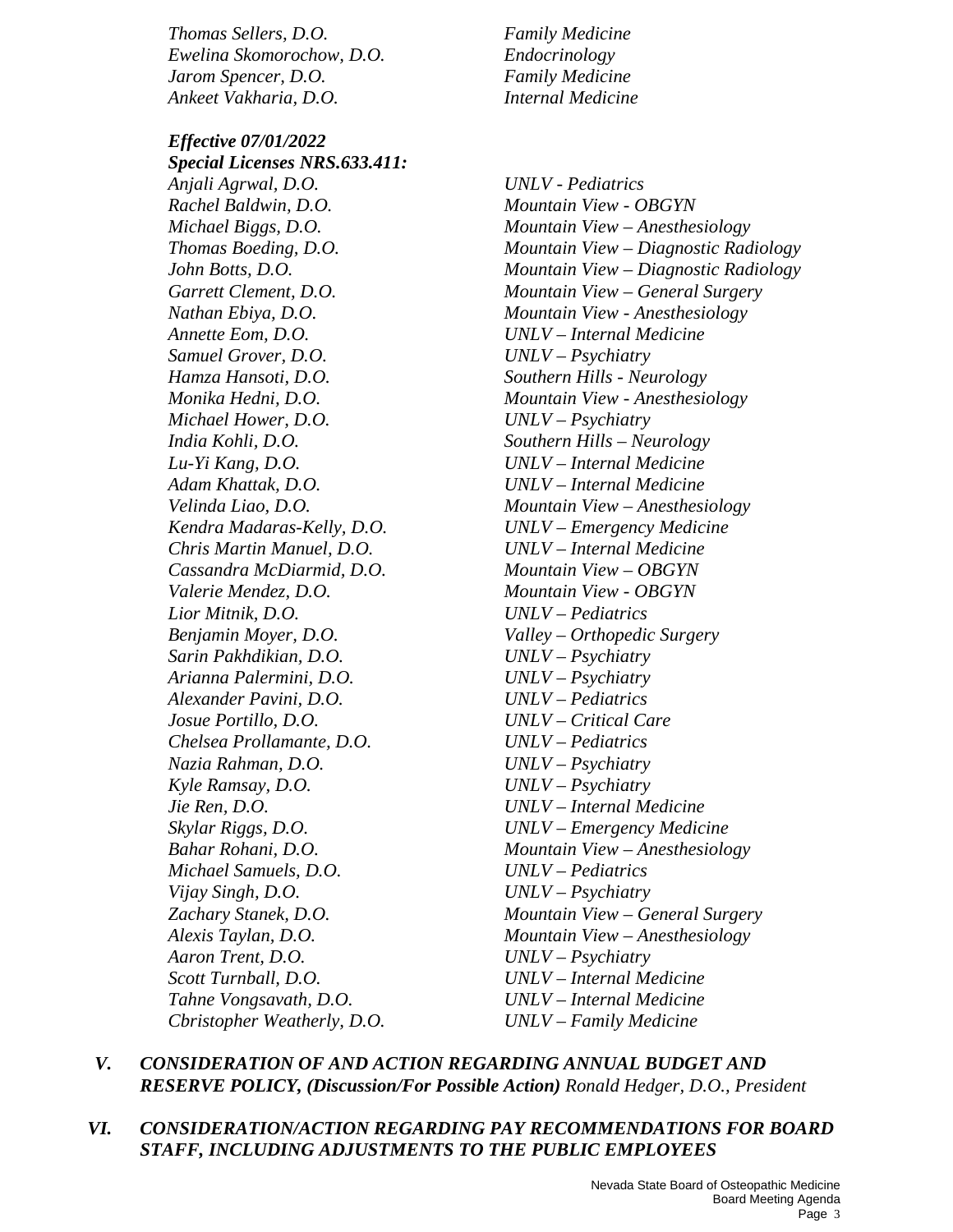*RETIREMENT SYSTEM (PERS), NOTE: The Board may go into closed session pursuant to NRS 241.030 to move to a closed session because the discussion may involve a staff member's character, alleged misconduct, professional competence, or similar items (Discussion/For Possible Action) Ronald Hedger, D.O., President*

*VII. CONDUCT ANNUAL REVIEW FOR EXECUTIVE DIRECTOR, INCLUDING POTENTIAL ADJUSTMENT TO SALARY, NOTE: The Board may not discuss the Executive Director's character, alleged misconduct, professional competence, or similar items in closed session. (Discussion/For Possible Action) Ronald Hedger, D.O., President*

### *VIII. EXECUTIVE DIRECTOR'S REPORT*

- *a. Financial Statements*
- *b. Licensing*
- *c. Comments*
- *IX. LEGAL REPORT (Discussion/For Possible Action) by Louis Ling, Board Counsel*
- *X. LEGISLATIVE UPDATE (Discussion/For Possible Action) by Susan Fisher, Board Government Affairs/Lobbyist*
- *XI. ITEMS FOR FUTURE DISCUSSION/ACTION/UPCOMING AGENDA*
- *XII. PRESIDENT'S REPORT on Board Business, Ronald Hedger, D.O., President*

### *XIII. PUBLIC COMMENT*

*Prior to the commencement and conclusion of a contested case or a quasi-judicial proceeding that may affect the due process rights of an individual, the board may refuse to consider public comment. See NRS 233B.126.*

*Under the public comment item, members of the public may bring matters not appearing on this agenda to the attention of the Board. The Board may discuss but may not act on the matters at this meeting. A citizen may speak on a matter not on the posted Agenda after all matters listed on the posted Agenda have been acted upon by the Board, but only after receiving recognition and consent of the Chairman of the Board. If the Board desires, the matters may be placed on a future agenda for action.*

*In consideration of others, please avoid repetition and limit your public comments to no more than five (5) minutes. The Board may also allow public comment on specific agenda items as they are called, as well as during the Public Comment portion of the Board meeting.* 

*Pursuant to NRS 241.020 (6), please take notice: (1) Items on the agenda may be taken out of order; (2) Two or more agenda items may be combined for consideration; and (3) At any time, items on the agenda may be removed from the agenda or discussion of the items may be delayed.*

### *Notices posted at the following locations:*

*Grant Sawyer State Office Building, 555 E. Washington Avenue, Las Vegas, NV 89101 Office of the Nevada State Board of Osteopathic Medicine, Henderson, NV 89074 Office of the Attorney General, 100 North Carson Street, Carson City, NV 89701 Clark County Library, 1401 E. Flamingo Rd., Las Vegas, NV 89119 Nevada State Board of Medical Examiners, 9600 Gateway Drive, Reno, NV 89521 Nevada Public Notices Website-* [www.notice.nv.gov](http://www.notice.nv.gov/)

*Board Meeting Agendas and Minutes are posted on our website at:*